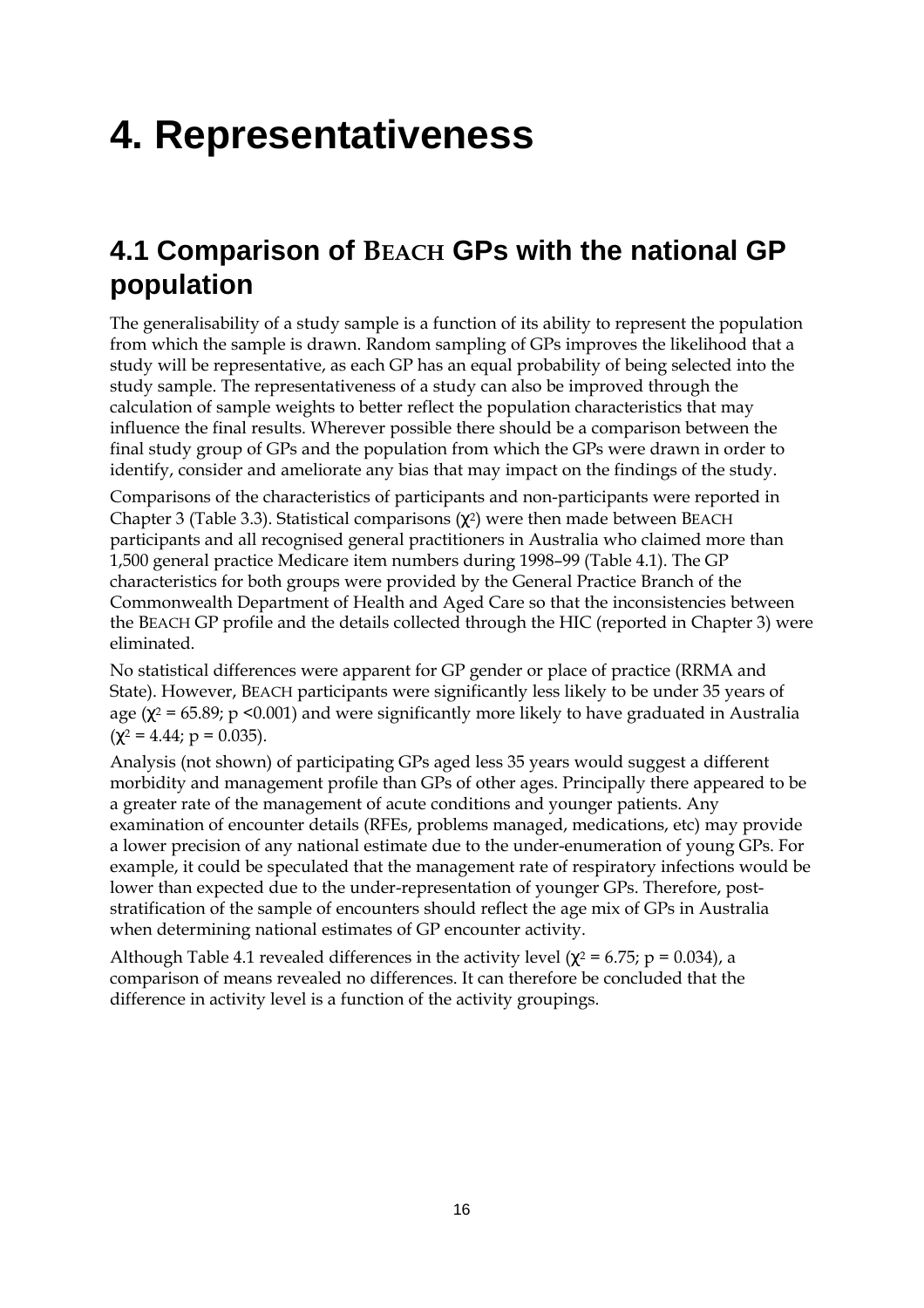|                                                | <b>BEACH</b>         |                         |                      | Australia <sup>(a)</sup>  |  |
|------------------------------------------------|----------------------|-------------------------|----------------------|---------------------------|--|
| Variable                                       | <b>Number</b>        | % of GPs<br>$(N = 984)$ | Number               | % of GPs<br>$(N=17, 335)$ |  |
| Sex ( $\chi^2$ = 0.84; p=0.773)                | $\ddot{\phantom{0}}$ | . .                     | $\ddot{\phantom{0}}$ |                           |  |
| Males                                          | 693                  | 70.4                    | 12,279               | 70.8                      |  |
| Females                                        | 291                  | 29.6                    | 5,056                | 29.2                      |  |
| Age ( $\chi^2$ = 65.89; p=<0.001)              | $\sim$               | $\sim$ $\sim$           | $\ddot{\phantom{0}}$ | $\sim$ $\sim$             |  |
| $35$                                           | 54                   | 5.8                     | 2,563                | 14.8                      |  |
| $35 - 44$                                      | 322                  | 34.7                    | 5,782                | 33.4                      |  |
| $45 - 54$                                      | 301                  | 32.5                    | 5,108                | 29.5                      |  |
| $55+$                                          | 250                  | 27.0                    | 3,882                | 22.4                      |  |
| Missing                                        | 57                   | $\ddot{\phantom{0}}$    | $\ddot{\phantom{0}}$ | $\sim$                    |  |
| Place of graduation ( $\chi^2$ =4.44; p=0.035) | $\ddot{\phantom{0}}$ | $\ddot{\phantom{0}}$    | $\ddot{\phantom{0}}$ | $\sim$ $\sim$             |  |
| Australia                                      | 759                  | 77.1                    | 12,877               | 74.3                      |  |
| Overseas                                       | 225                  | 22.9                    | 4,458                | 25.7                      |  |
| RRMA ( $\chi^2$ =3.16; p=0.789)                | $\ddot{\phantom{0}}$ | $\sim$ $\sim$           | $\ddot{\phantom{0}}$ | $\sim$ $\sim$             |  |
| Capital                                        | 669                  | 68.0                    | 11,843               | 68.3                      |  |
| Other metropolitan                             | 75                   | 7.6                     | 1,328                | 7.7                       |  |
| Large rural                                    | 60                   | 6.1                     | 1,017                | 5.9                       |  |
| Small rural                                    | 57                   | 5.8                     | 1,043                | 6.0                       |  |
| Other rural                                    | 106                  | 10.8                    | 1,790                | 10.3                      |  |
| Remote centre                                  | $\mathbf 5$          | 0.5                     | 138                  | 0.8                       |  |
| Other remote                                   | 6                    | 0.6                     | 176                  | 1.0                       |  |
| State ( $\chi^2$ =10.54; p=0.160)              | $\ddot{\phantom{1}}$ | $\sim$ $\sim$           | $\sim$ $\sim$        | $\sim$ $\sim$             |  |
| New South Wales                                | 364                  | 36.7                    | 6,061                | 35.0                      |  |
| Victoria                                       | 239                  | 24.3                    | 4,255                | 24.6                      |  |
| Queensland                                     | 184                  | 18.7                    | 3,082                | 17.8                      |  |
| South Australia                                | 74                   | 7.5                     | 1,486                | 8.6                       |  |
| Western Australia                              | 73                   | 7.4                     | 1,590                | 9.2                       |  |
| Tasmania                                       | 22                   | 2.2                     | 463                  | 2.7                       |  |
| <b>Australian Capital Territory</b>            | 17                   | 1.7                     | 282                  | 1.6                       |  |
| Northern Territory                             | 11                   | 1.1                     | 116                  | 0.7                       |  |
| Activity level ( $\chi^2$ =6.75; p=0.034)      | $\sim$               | $\sim$ $\sim$           | $\sim$ $\sim$        | $\sim$                    |  |
| 1,501-3,000 services in previous year          | 164                  | 16.7                    | 3,445                | 19.9                      |  |
| $3,001 - 6,000$                                | 418                  | 42.4                    | 7,050                | 40.7                      |  |
| $6,001+$                                       | 402                  | 40.9                    | 6,840                | 39.5                      |  |

#### **Table 4.1: Participating BEACH participants and all active recognised GPs in Australia**

(a) Data provided by GP Branch, Department of Health and Aged Care.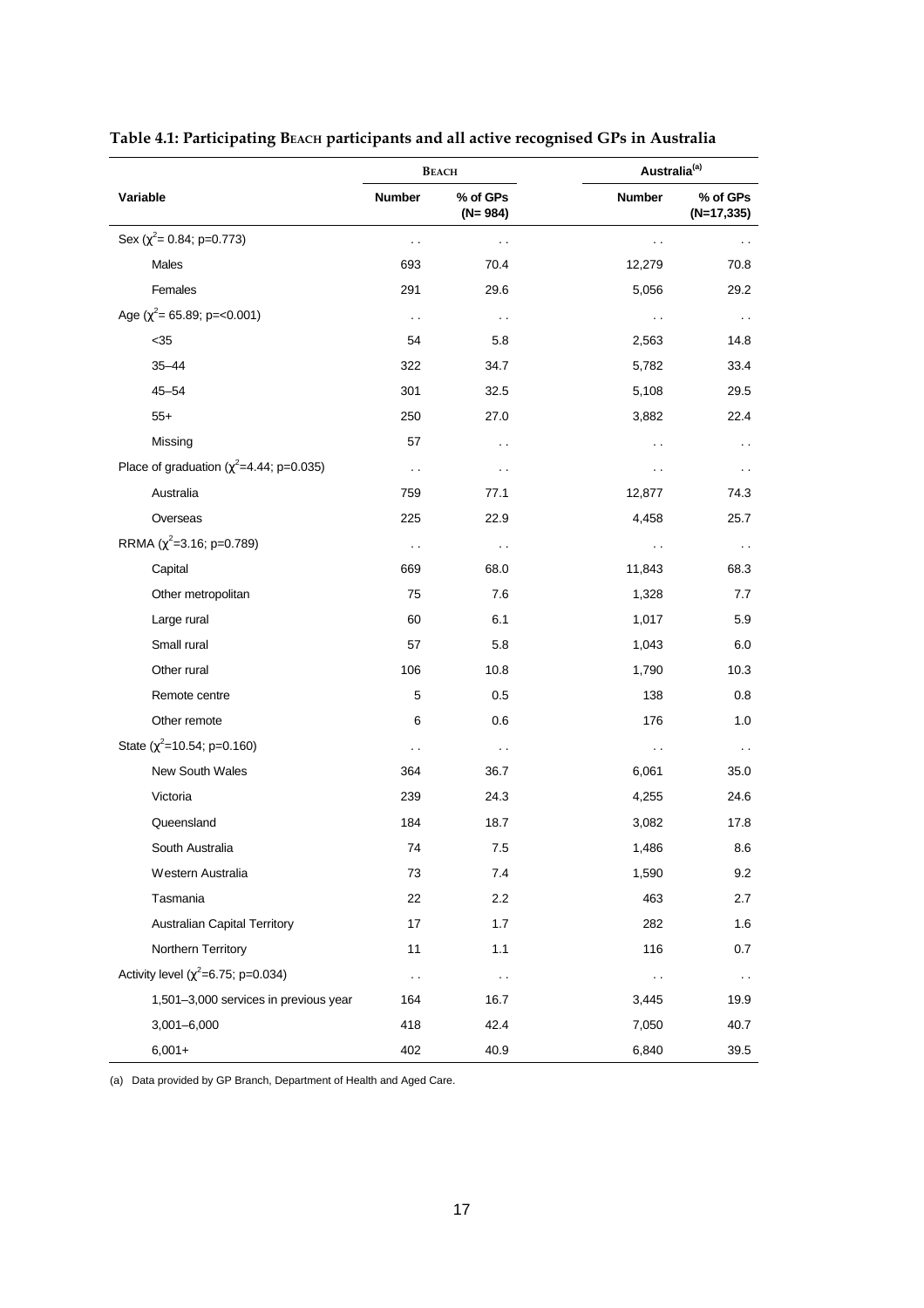# **4.2 Comparison of BEACH consultations with all GP consultations in Australia**

Another means of testing the extent to which the data are representative of general practice activity is to investigate whether the age–sex distribution of patients at the consultations is similar to the age–sex distribution for patients seen in all general practice Medicare claimed consultations for the same period. It is difficult to track and access in a timely fashion the multiple funding streams of Australian general practice ; however, the Medical Benefit Schedule (MBS) provides funding for most consultation types in Australia. Comparable age–sex data for general practice items of service (A1 services) were requested from the General Practice Branch of the Commonwealth Department of Health and Aged Care and these were compared (Table 4.2).

With the size of the datasets used, any statistical comparison (e.g.  $\chi^2$ ) would generate statistical significance for even the most minor differences between the two sources of data. Therefore, it is necessary to consider whether any difference is likely to have a strong influence on the results and whether the precision of any estimate from BEACH complies with statistical standards. In determining whether any estimate is reliable, power calculations use a precision of 0.2 or 20% of the true proportion (or value). For example, if the true value were 15% then it would be desirable that any estimate was in the range of 12% to 18% if it is to be considered to have 20% precision. Creating precision ratios (Australia %/ BEACH %) for the age–sex distribution data contained in Table 4.2 revealed that the precision of the BEACH age–sex distribution was only outside the acceptable range of (0.8–1.2) for males 75 years and older. Simply, BEACH contained proportionally more men 75 years and older than the national distribution. This may be the result of having more older GPs in the BEACH final dataset or the result of some other sampling effect.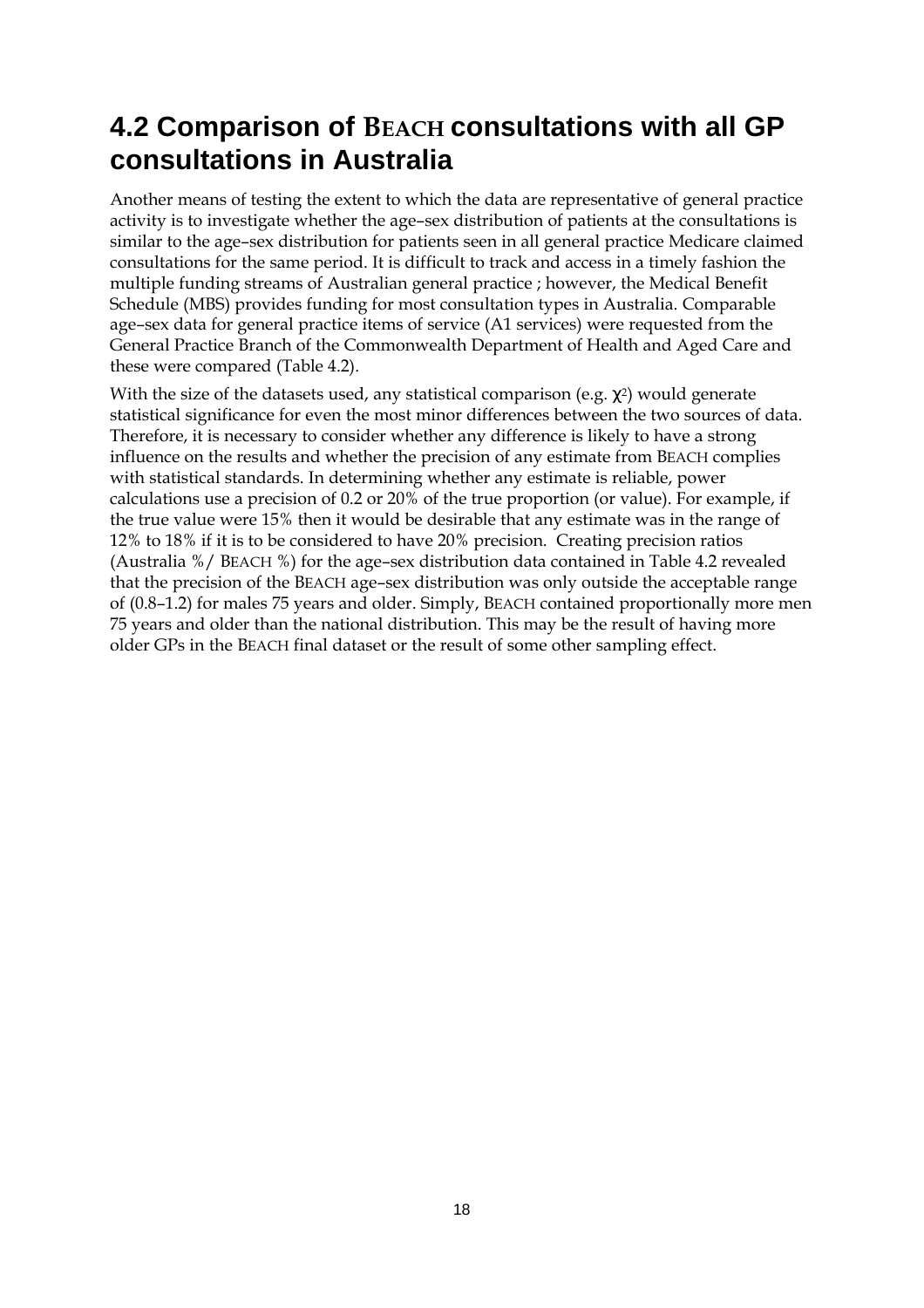|                 | <b>BEACH</b>         |      |               | Australia <sup>(a)</sup> |               |  |
|-----------------|----------------------|------|---------------|--------------------------|---------------|--|
| Variable        | Number               | $\%$ | <b>Number</b> | %                        | Ratio         |  |
| Sex             | $\ddot{\phantom{a}}$ | . .  | . .           | $\sim$                   | $\sim$ $\sim$ |  |
| Male            | 32,628               | 41.0 | 37,675,661    | 41.5                     | 1.01          |  |
| <1 year         | 964                  | 1.2  | 1,163,265     | 1.3                      | 1.06          |  |
| $1-4$ years     | 2,334                | 2.9  | 2,979,604     | 3.3                      | 1.12          |  |
| 5-14 years      | 2,897                | 3.6  | 3,906,073     | 4.3                      | 1.18          |  |
| $15 - 24$ years | 2,820                | 3.5  | 3,484,737     | 3.8                      | 1.08          |  |
| $25 - 44$ years | 7,244                | 9.1  | 8,929,883     | 9.8                      | 1.08          |  |
| 45-64 years     | 7,935                | 10.0 | 9,429,569     | 10.4                     | 1.04          |  |
| 65-74 years     | 4,516                | 5.7  | 4,669,422     | 5.1                      | 0.91          |  |
| $75+$ years     | 3,918                | 4.9  | 3,113,108     | 3.4                      | 0.70          |  |
| Female          | 47,048               | 59.1 | 53,081,968    | 58.5                     | 0.99          |  |
| <1 year         | 942                  | 1.2  | 1,014,312     | 1.1                      | 0.95          |  |
| $1-4$ years     | 2,051                | 2.6  | 2,640,297     | 2.9                      | 1.13          |  |
| 5-14 years      | 3,061                | 3.8  | 3,830,020     | 4.2                      | 1.10          |  |
| $15 - 24$ years | 4,895                | 6.1  | 5,881,143     | 6.5                      | 1.05          |  |
| $25 - 44$ years | 12,613               | 15.8 | 14,706,622    | 16.2                     | 1.02          |  |
| 45-64 years     | 11,221               | 14.1 | 12,451,675    | 13.7                     | 0.97          |  |
| 65-74 years     | 5,841                | 7.3  | 5,807,957     | 6.4                      | 0.87          |  |
| $75+$ years     | 6,424                | 8.1  | 6,749,942     | 7.4                      | 0.92          |  |

**Table 4.2: Comparison of age–sex distribution of patients at A1 services from the MBS**

.(a) Data provided by GP Branch, Department of Health and Aged Care.

*Note:* A1 services include MBS item numbers: 1, 2, 3, 4, 13, 19, 20, 23, 24, 25, 33, 35, 36, 37, 38, 40, 43, 44, 47, 48, 50, 51, 601, 602; Only encounters with a valid age and sex are included in the comparison

## **4.3 Sample weights**

Most research studies rely on random sampling to reduce the impact of any sampling bias. It is also unusual to know the true population because of the lack of available information. When there is information available it is important to consider the possible effect of any differences on the generalisability of the findings.

#### **4.3.1 GP age**

Already we have shown (Table 4.1) that there was a difference in GP age between BEACH GPs and all GPs in Australia and this may influence any national estimate of unweighted data. Therefore post-stratification weights were calculated for the BEACH GPs to match the age distribution of all GPs in Australia. Simply, the GPs aged less then 35 years were given greater weighting than GPs of other age groups. This increases the contribution of the encounters from these GPs to any national estimate.